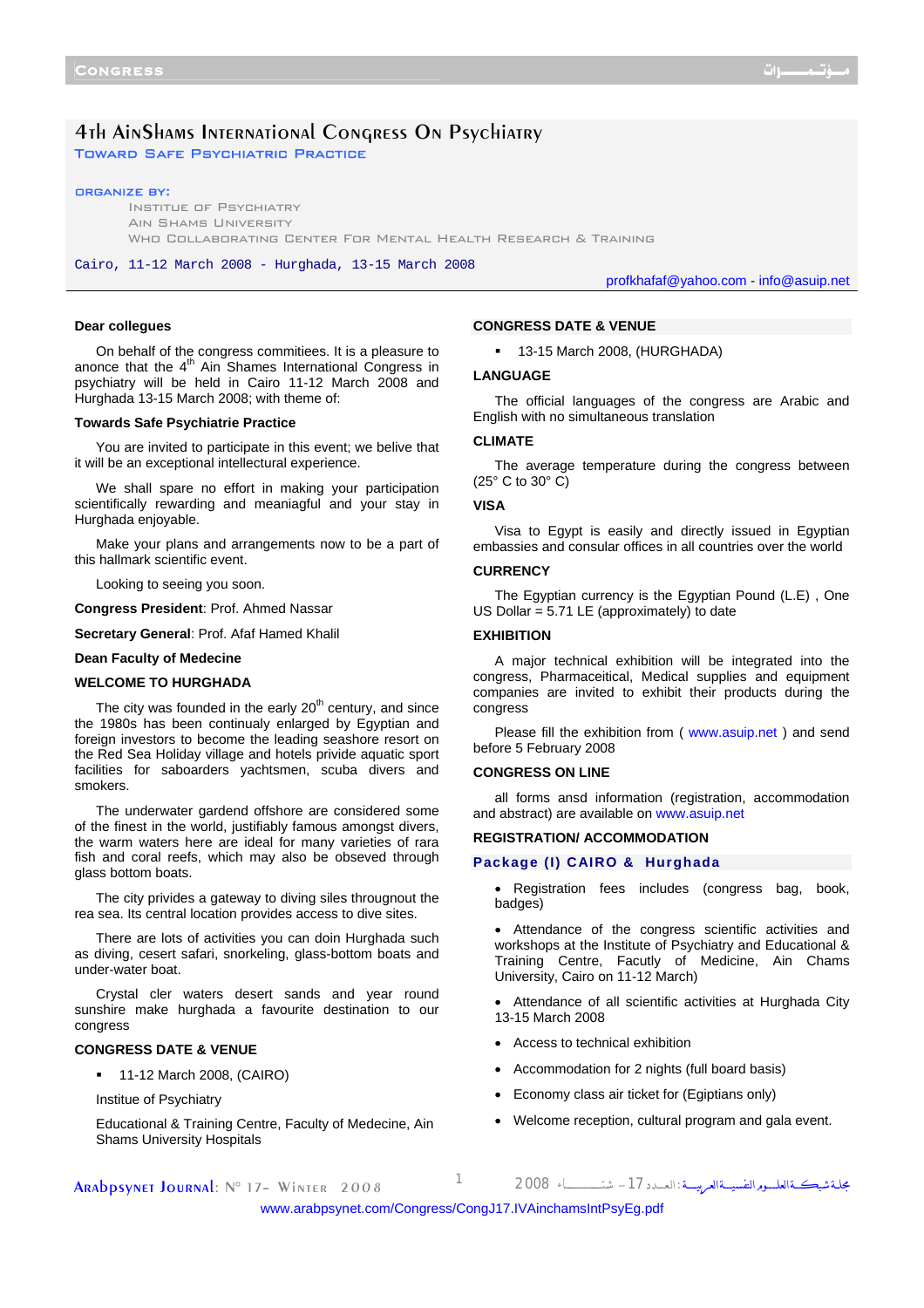**Hotel** 5 star

| Single 4200 LE | 750 US\$ |
|----------------|----------|
| Double 5200 LE | 950 US\$ |

**Hotel** 4 star

| Single 3250 LE | 580 US\$ |
|----------------|----------|
| Double 4000 LE | 720 US\$ |

## **Package (II) Cairo & Hurghada**

Registration fees includes (congress bag, book, badges)

• Attendance at the congress scientific activities and workshops at the Institute of Psychiatry and Educational & Training Centre, Facutly of Medicine, Ain Chams University, Cairo on 11-12 March)

• Attendance of all scientific activities at Hurghada City 13-15 March 2008

- Access to technical exhibition
- Accommodation for 2 nights (full board basis)

• Transfer to Hurghada by Luxurious air conditioned bus (four hours trip)

• Welcome reception, cultural program and gala event.

**Hotel** 4 star

| Single 2600 LE |  | 425 US\$ |
|----------------|--|----------|
| Double 3250 LE |  | 580 US\$ |

Due to the peak tourisme season at the time of the congress early reservation is strongly recommendes

REGISTRATION/ACCOMMODATION

#### **Package (III) Cairo ONLY**

Attendance of the congress workshops, educational courses, other scientific and cultural activities on 11,12 March 2008 at Institute of Psychiatry and Educational & Training Centre, Facutly of Medicine, Ain Chams University).

- Access to technical exhibition
- Congress bag and documents

• Fees not include accommodation (If you require a accommodation please contact the official congress agent)

| <b>Participant</b>       | 400 LE | 75 US \$ |
|--------------------------|--------|----------|
| Young psychiatrists      | 280 LE | 50 US \$ |
| <b>Students, tranees</b> | 100 LE | 20 US \$ |

#### **PAYMENT**

Appropriate fees should be paid in cash or cheque made payable to the

#### **Apsychiatric Congress - Ain Shams Society**

**مؤتمر الطب النفسي - الجمعية الإآلينيكية- طب عين شمس**

# **Or THE OFFICIAL CONGRESS AGENT**

And sent with the registration/ accommodation froms to the Congress Correpondence Adress before 5 February 2008

#### **OFFICIAL CARRIER**

Egypt AIR

# **CONFIRMATION/ CANCELLATION**

- After receipt pf payment, you will receive a confirmation
- Written notification is required for all cancellations
- No refund is possible after 15, Feb, 2008

## **TOPICS**

- Safe practice in psychiatry
- Ethics and patient's rights

New strategies for maintaining wellness in patients with anxiety disorders

Recent approaches to attain and sustain remission in patients with mood disorders

Schizophrenia: addressing patients' needs in the management of schizophrenia

Clinical guide towards a holistic management of patients with addiction

Updated directions in the management of cognitive disorders & old age psychiatric disorders

- Quality of psychiatric services in Egypt
- Unmet needs in psychiatric training and education
- Current issues in psychotherapy & cultural psychiatry

Gene-environment interaction and risk of psychiatric disorders

- Correctional mental health issues
- Smoking cessation & psychiatric illness
- Mental health act a view from different angles
- Therapeutic intervention in sexual, sleep and eating disorders
- Others

### **CALL FOR PAPERS**

The Scientific Committee is pleased to invite you to submit abstracts or scientific proposal before Fubrary 5, 2008 to the correspondence adress or by e-mail

#### **SCIENTIFIC PROGRAM FORMAT**

Plenary lectures, forum, debates, symposium, oral sessions, panel discussion, poster sessions, workshops, training courses and public sessions.

#### **CORRESPONDENCE**

4RD Ain Shams International Congress on Psychiatry, Institutr of Psychiatry , Ain Shams University

**P.P. Box**: 22 Dair El Malak- Cairo- 11657

**Tel** : (202) 26820759- 26836379

**Fax** : (202) 26836379- 22678032

**e-mail** : profkhafaf@yahoo.com - info@asuip.net

## **Preliminary program at HURGHADA**

Preliminary program ( cairo) for precongress scientific activities

Arabpsynet Journal: N° 17– Winter 2008 <sup>2</sup> <sup>2008</sup> شتــــــــــــــــــــاء -17الـعــــدد: مجلــةشبكـــةالعلــــــومالنفسيــــةالعربيـــــة